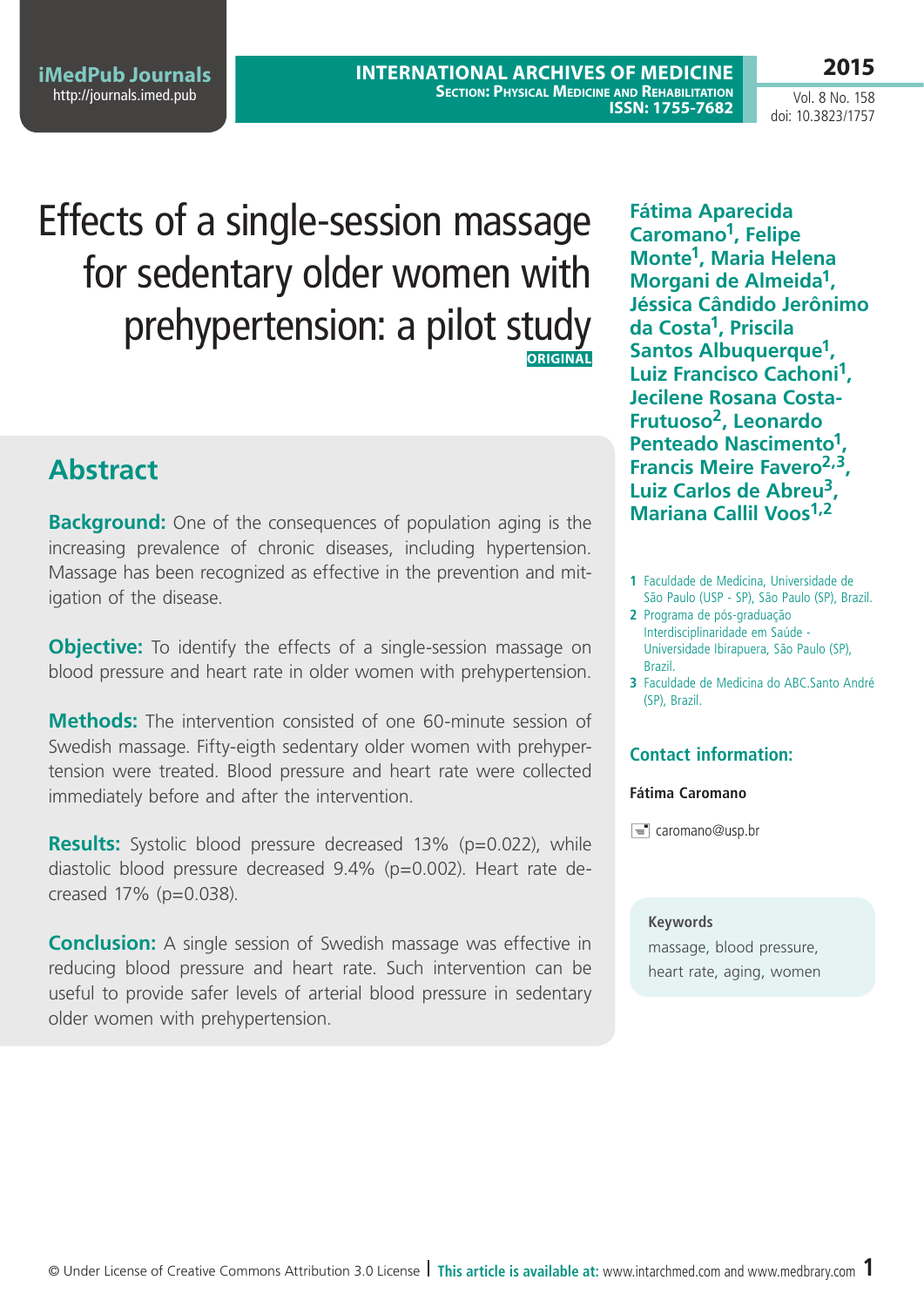## **Introduction**

Population aging is a global phenomenon. It is estimated that in 2050 there will be approximately two billion people aged 60 or more, and 80% of this population will be in developing countries. By 2025, Brazil will have the sixth higher number of older adults in the world.<sup>1</sup> Population aging may be associated with low quality of life and a higher prevalence of chronic diseases.1,2

In order to achieve better health and higher functional independence, it is necessary to minimize the number of environmental and behavioral risk factors for chronic diseases and to increase the frequency of protective factors. Physical activity, healthy diet, abstinence from smoking and alcohol, proximity to family and ergonomic environment are considered protective factors and promote healthy and functional aging. $1,2$ 

The National Health Policy for the Elderly (BRA-ZIL, 1999) aims to promote healthy aging, associated with the prevention of chronic diseases, such as hypertension.<sup>2,3</sup> Hypertension is defined as a syndrome characterized by elevated blood pressure levels, associated with metabolic and hormonal changes and trophic modifications (cardiac and vascular hypertrophy). The prevalence is high and it is estimated that it is present in 15-20% of the Brazilian population, with a higher incidence among blacks and women.3,4

Over the years, there has been a slight elevation of blood pressure in young and older adults. A study with 6.525 people aged 18-74 years found mean values of 121 x 78 mmHg in people aged 18-44 years, 135 x 87 mm Hg in people aged 45- 59 years and 148 x 86 mmHg in people aged 60- 74 years.<sup>5</sup> Determining the normal range for older adults is important to detect the onset of the disease. The World Health Organization considers the systolic measure 140-160 mmHg and the diastolic measure 90-95 mmHg as prehypertension in adults and older adults.<sup>1,5</sup>

A recent meta-analysis showed that the cardiovascular risk starts from measures 115 x 75 mmHg of arterial blood pressure, with a direct relationship between blood pressure levels, aging and death from vascular diseases.<sup>6</sup> Prevention has great importance for the control of the disease.<sup>6</sup> Among non-pharmacological measures, relaxations techniques, such as massage, have been described.7

The Swedish massage stimulates muscle metabolism and circulation. It relieves pain and induces relaxation.7-10 Kaye *et al*. (2008) demonstrated a that a single massage session decreased arterial blood pressure and heart rate.<sup>12</sup> However, massage techniques habe been poorly explored as a complementary therapy for people with hypertension and prehypertension. The aim of this study was to identify the effects of a 60-minute single session of Swedish massage on blood pressure (BP) and heart rate (HR) in sedentary older women with prehypertension.

# **Methods**

This study was conducted at Laboratory of Physiotherapy and Behavior of Physiotherapy Course of the Faculty of Medicine of University of São Paulo (Brazil). The study was approved by the Ethics Committee of the Institution, process 253/13.

### **Subjects**

This pilot study included sedentary older women with arterial blood pressure (measured after 5 minutes at rest) higher than 130 x 80 mmHg and lower than 160 x 95 mmHg. Of the first 71 women sample, 13 were excluded, according to the exclu-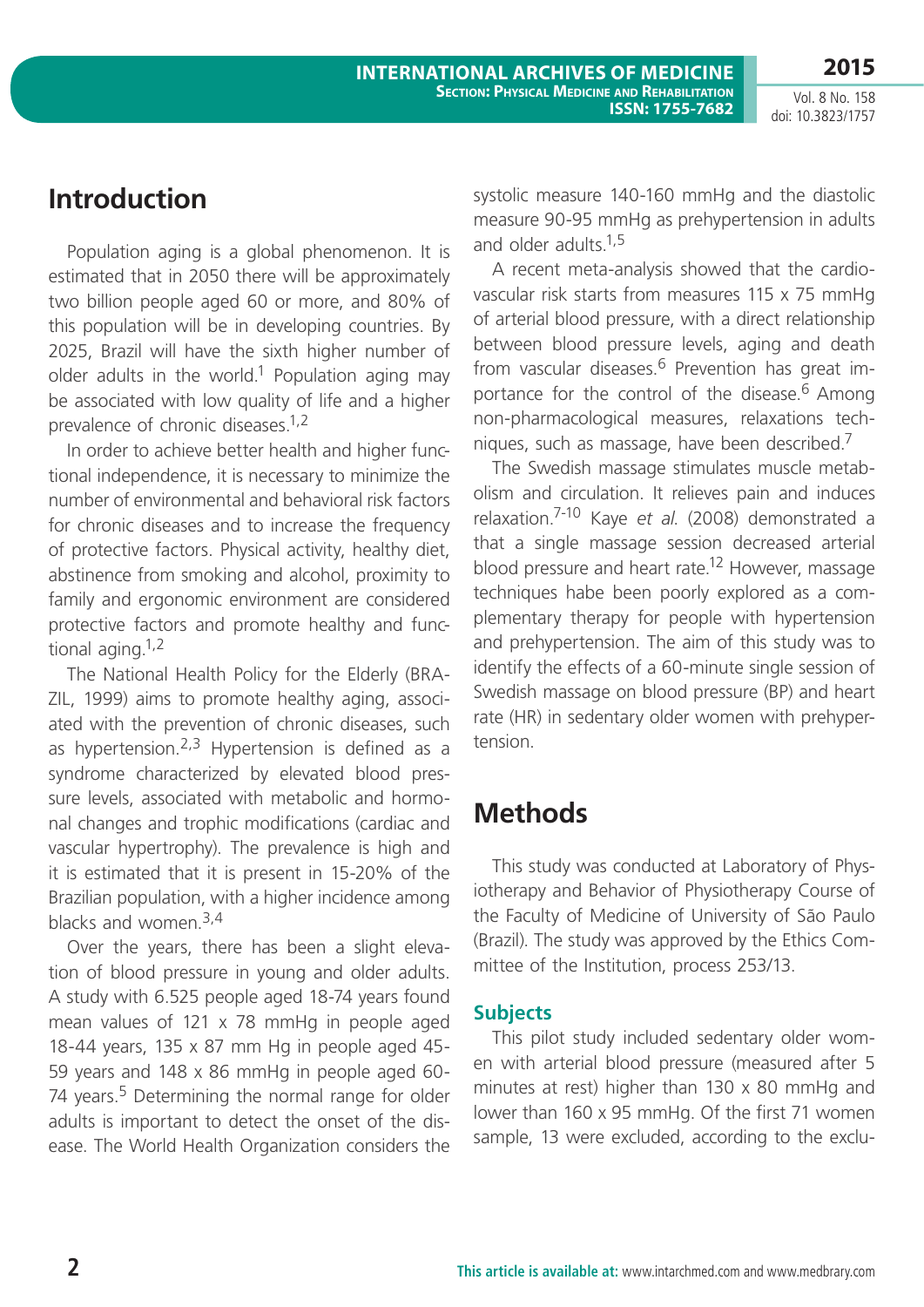sion criteria: having acute or chronic neurological, pulmonary or cardiac disease; having diabetes, cancer, dermatitis, edema or hematomas; using antihypertensive or diuretic drugs. Study participants were 58 women with mean age 64.5±1.4 years, mean height 1.59±0.19 m, mean weight 72.6±6.8 kg (mean BMI 28.7 $\pm$ 3.9 kg/m<sup>2</sup>). Thirteen participants were classified (according to BMI) as obese, 28 as being overweight and 18 within the normal weight range.

In order to adapt to the procedures, the participants were submitted to a Swedish massage session, a week before the intervention. They were also trained to collect BP and HR using OHROM® automatic device. In the following week, for five days mornings (at the same hour that the massage would be held), BP and HR were measured and recorded by the participants to establish a baseline.

The intervention consisted of the application of a 60-minute single session of Swedish massage performed in all parts of the body, except the genitals. The Swedish massage was performed by a physiotherapist with 30 years experience with massage techniques. BP and HR were collected immediately before and after the intervention. Pre and post intervention data were compared by Student's t tests.

### **Results**

The mean baseline systolic blood pressure (SBP), considering the 5 days preceding the intervention was 131.0±3.0 mmHg. The mean systolic blood pressure (SBP) measured before the intervention was 139.1±3.5 mmHg. After the intervention, a 13.1% reduction occurred (p=0.022) and the mean SBP was 124.0±4.6 mmHg.

The mean diastolic blood pressure (DBP) was 85.4±6.6 mmHg at baseline, 89.3±7.1 mmHg before the intervention and 77.8±8.5 mmHg after the intervention. Therefore, DBP decreased 9.4% (p=0.002) with the intervention.

Heart rate (HR) was 84.5±7.3 bpm at baseline, 85.6 $\pm$ 9.2 bpm before and 71.1  $\pm$  11.3 bpm after the intervention. It decreased 16.8% (p=0.038) with the intervention.

All participants showed a reduction in systolic and diastolic blood pressure and 32 of them had normal blood pressure levels after the massage. Also, mean BP and HR obtained on the 5-day baseline were compared with BP and HR measured before the massage session and no significant differences were found.

# **Discussion**

In the present study, there was a decrease in systolic and diastolic BP in a group of sedentary older women with prehypertension, who underwent a single session of Swedish massage. Pre-intervention blood pressure level was compared to post intervention.

Prehypertension is a predictor of cardiovascular diseases and its treatment is primarily not pharmacological. Primary hypertension shows no clear cause, but the theory that it may be a response to chronic stress is accepted. Massage promotes relaxation<sup>8-12</sup> and our findings show that Swedish massage can be a therapeutic option for people with prehypertension.

Cambron *et al*. (2006) studied different types of massage and its effects on blood pressure. They concluded that the Swedish massage has a positive effect in reducing blood pressure, while the trigger point therapy was associated with blood pressure increase.13 The Swedish massage acts on the muscle, soft tissues, tendons, fascia and connective tis-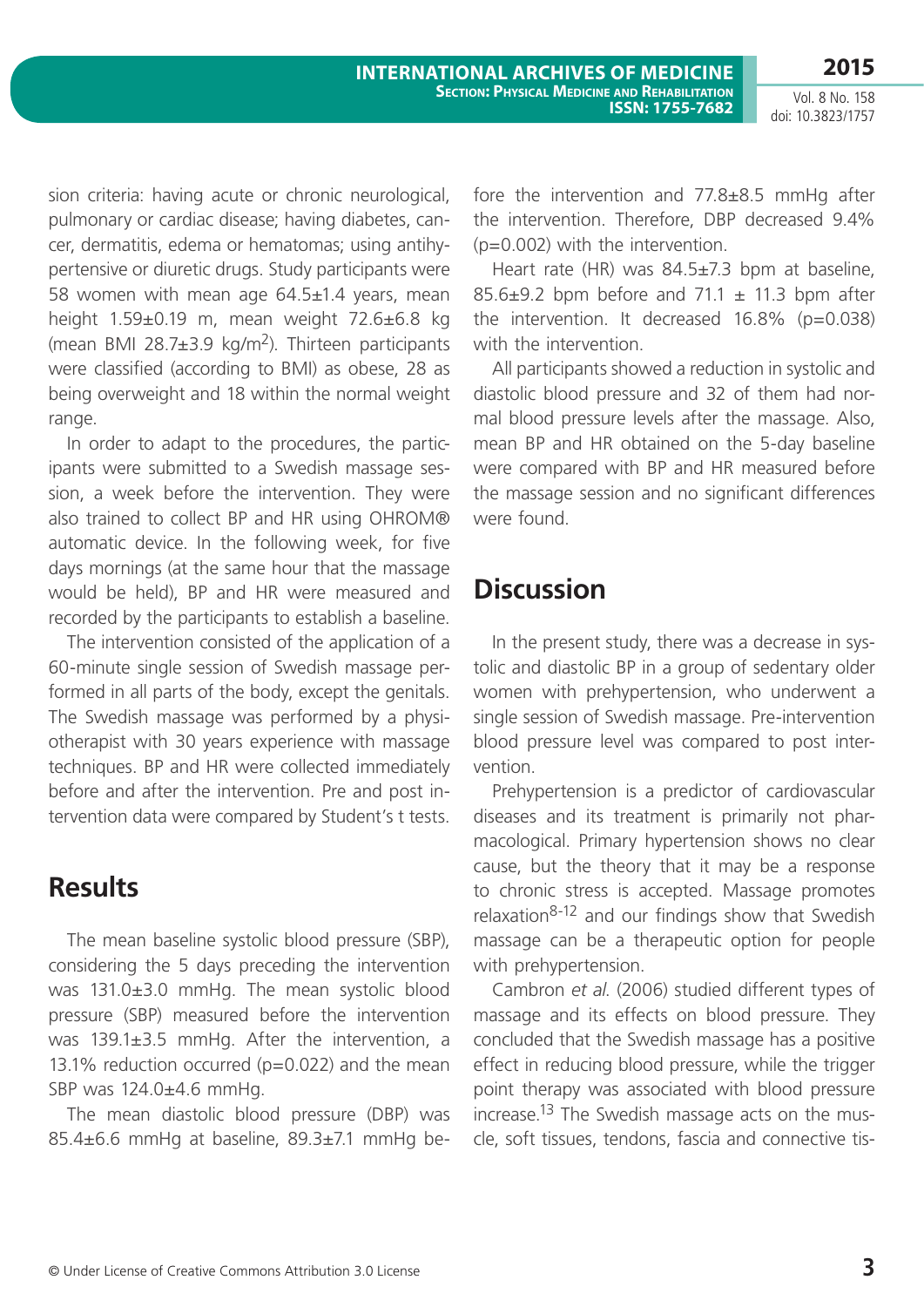**2015**

Vol. 8 No. 158 doi: 10.3823/1757

sues. The repeated sensory stimulation produced by this massage induces changes in the autonomic nervous system. Thus, the blood pressure is reduced due to sympathetic activity decrease.<sup>13</sup>

A study with 50 women with prehypertension, divided into experimental and control group, showed a significant decrease in systolic and diastolic blood pressure with ten 15-minutes Swedish massage sessions applied to the face, neck, shoulders and chest.14 Another study also observed arterial blood pressure reduction after a ten session program with 10-minute sessions of Swedish massage performed in the dorsal region of individuals with hypertension.15

Conversely, Aourell *et al*. (2005) found evidence that contradicts theses studies. They compared the effects of Swedish massage on blood pressure, according to the massaged body surface. They found that massage applied to the back, neck and chest reduced systolic and diastolic blood pressure, whereas the massage on upper and lower limbs and face increased pressure levels.16 Although the Swedish massage is the most common type of massage technique, no previous studies had investigated the effects of this intervention when it was applied to all body surface in older women with prehypertension.

Although there are few studies about the massage intensity and its interference with arterial blood pressure, a recent study suggests that massage performed with moderate pressure (versus soft pressure) is effective mediating the benefits observed with massage therapy, modulating vagal activity.<sup>17</sup> For massage treatment, many variables must be investigated in future studies, such as technique, duration, number of sessions, intensity, frequency, effects on body parts and populations.

This was a pilot study, restricted to sedentary older women with prehypertension, who underwent one 60-minute session of Swedish massage. It aimed to answer a specific question, however, this very specific population can also be considered a limitation of the study, which restricts generalization.

# **Conclusion**

Our results showed that a single session of Swedish massage induced the reduction of arterial blood pressure and heart rate on sedentary older women with prehypertension. This indicates that massage may be a complementary therapy in the treatment of hypertension.

# **References**

- **1.** World Health Organization. Active ageing: a policy framework, 2002.
- **2.** BRASIL. Ministério da Saúde. Portaria 1395/GM. Política de Saúde do Idoso. Brasília, DF, 1999.
- **3.** Passos VMA, Assis TD, Barreto SM. Hypertension in Brazil: estimates from population - based prevalence studies. Epidemiol Serv Saúde. 2006;15(1):35-45.
- **4.** Carretero OA, Oparil S. Essential Hypertension, Part I: Definition and Etiology. Circulation. 2000;101:329-335.
- **5.** Stokes GS. Management of hypertension in the elderly patient. Clin Interv Aging. 2009;4:379–389.
- **6.** Roger VL, Go AS, Lloyd-Jones DM, Benjamin EJ, Berry JD, Borden WB, et al. On behalf of the American Heart Association Statistics Committee and Stroke Statistics Subcommittee. Heart disease and stroke statistics: 2012 update, a report from the American Heart Association. Circulation, 2012; 3;125:e2-e220.
- **7.** Field T, Quentino O, Henteleff T, Wells K.L, Delvecchio F.G, Feinberg, G. Job stress reduction therapies. Alternative Therapies.1997;3(4): 54–56.
- **8.** Sampaio LR, Moura CV, Resende MA. Recursos Fisioterapêuticos no controle da dor Oncológica: revisão da literatura. Revista Brasileira de Cancerologia. 2005;51(4):339-346.
- **9.** Gecsedi RA. Massage therapy for patients with cancer. Clin J Oncol Nurs. 2002;6:52–54.
- **10.** Lawler, S.P., Cameron, L.D. Massage therapy as a technique for coping with stress. University of Auckland, New Zealand in collaboration with The New Zealand College of Massage. Poster